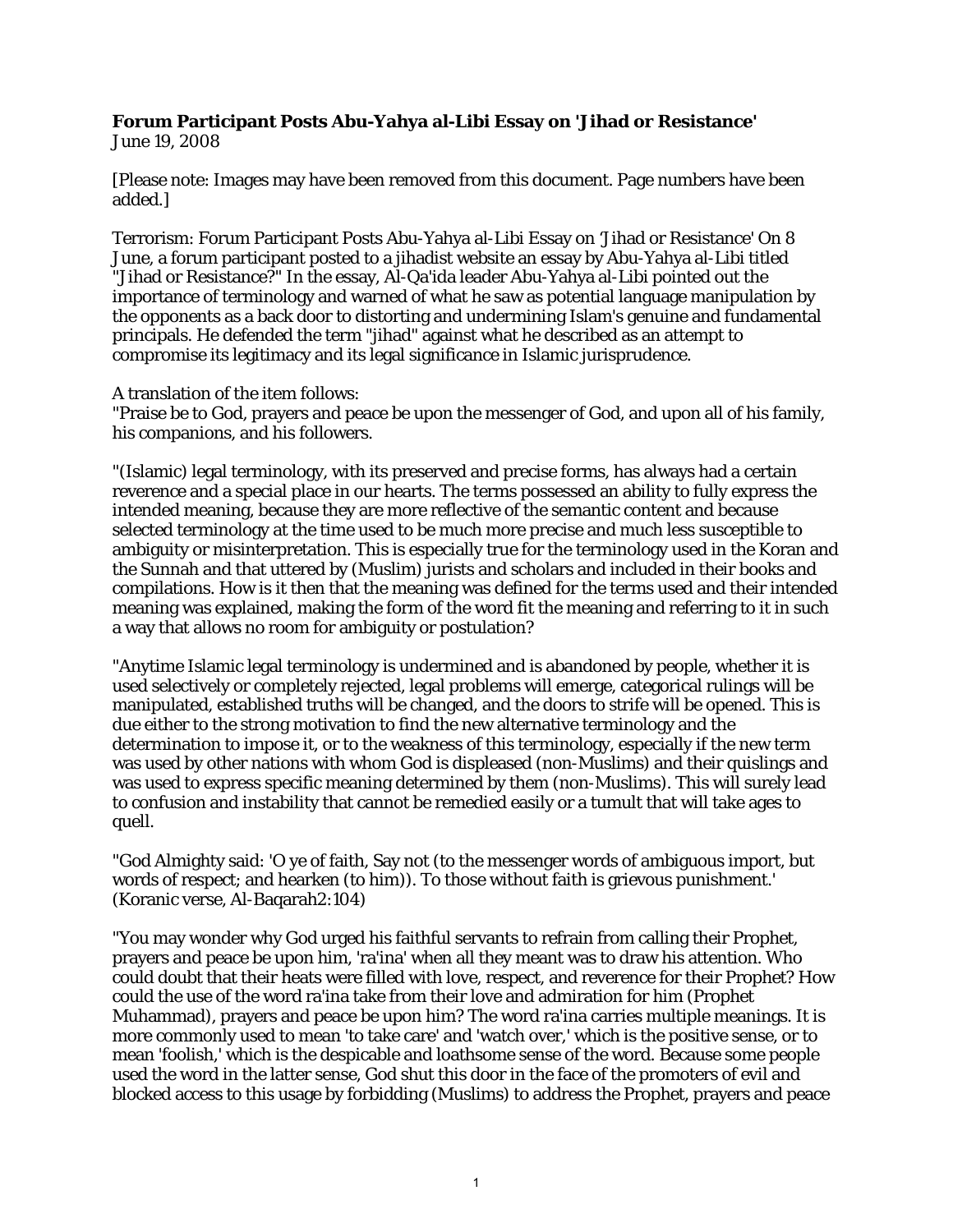be upon him, with that word. This protected (Muhammad) from insults and undercut evil intentions held by his enemies. This also elevated the noble companions and those that came after them from partaking with their enemies in the use of a word used to carry insult and slander against the Prophet of God, prayers and peace be upon him. God guided them instead to a clear and unambiguous word they alone could use, a word that left no back door for the connivers and evil doers to use to achieve their goal and satisfy their hateful hearts. God said: 'Of the Jews there are those who displace words from their (right) places, and say: "We hear and we disobey," "hear what is not heard," and "ra'ina," with a twist of their tongues and a slander to Faith. If only they had said:"What hear and we obey," and "Do hear," and "Do look at us," it would have been better for them, and more proper; but Allah hath cursed them for their Unbelief; and but few of them will believe.'(Koranic verse, Al-Nisa 4:46)

"Terminology can be used as a backdoor to undermine Islam. It may be used to disparage and distort its rulings, to falsify its truths, and contaminate its purity. Underestimating (the manipulation of terminology) and the importance of commitment to its consistency under any pretext will surely have grave consequences. Seldom is the case when a new term is substituted for an Islamic legal one by someone without a specific objective in mind, and whatever excuse is made or argument proposed, the legitimacy of the new terminology can never supersede the Islamic (legal) terminology. This is unacceptable, even if the only consequence of this change is its gradual fall into oblivion. If that is the case, how can this change be allowed then when it is used to widen or narrow its original meaning, associate with it what is not part of Islam, or abrogate from it what is Islamic. This could indeed be the first step toward changing Islamic law, and mixing it with foreign thoughts and vile whims. Muslims have been stricken with this in the past and in the recent years. It is a grave disease that afflicted the most critical parts of the Aqidah (study of Islamic doctrine and theology),jurisprudence, exegesis, Usul (study of sources and practice of Islamic jurisprudence), manners, and other subjects and which the Islamic nation is still suffering from and struggling to discard. The examples in our reality are countless, but let us stop at one of them, for examples can only confirm what is said. God, the legislator of the law, made the term for fighting, both offensively and in self-defense, 'jihad.' This term was used both in the Koran and in the Sunnah and in jurisprudence and exegesis literature. Muslims have thus formulated a clear and unambiguous understanding of the term. But as we have seen, the concept of jihad and many of its rulings have been muddled with a series of doubts and distortions that changed that magnificent Islamic legal term (jihad).

"We will not tackle here the false and distorted concepts that were attributed to the term 'jihad.' That is another debate that involved everyone both big and small, Muslim and non-Muslim, and good and evil. Our objective here is to point out the efforts to undermine the term 'jihad' as part of the overall effort to undermine its concepts and meaning and to give warning of the objective behind that substitution and change of terminology, which is to relegate the true meaning of jihad to newly invented meaning and modern concepts that has no relation to the Islamic legal and correct concepts.

"Recently, the term 'resistance' has become widely used to refer to instances of 'defensive jihad' exercised by mujahidin in some hot spots such as in 'the Iraqi resistance,' 'the Afghan resistance,' and 'the Palestinian resistance' to the extent that this term is more frequently used and is being used as an alternative to the word 'jihad'. This term (resistance) is used to refer to defensive jihad carried out by mujahidin against the assailant occupiers, but the term 'resistance' was mostly used in revolutions to describe armed struggles against repression and dictatorship. The term (resistance) spread and was accepted by Muslims. They used it in their statements and sermons, and they even used it to name their groups. This negative influence, I believe, resulted in the abandonment of the precise term in search for a substitute that would